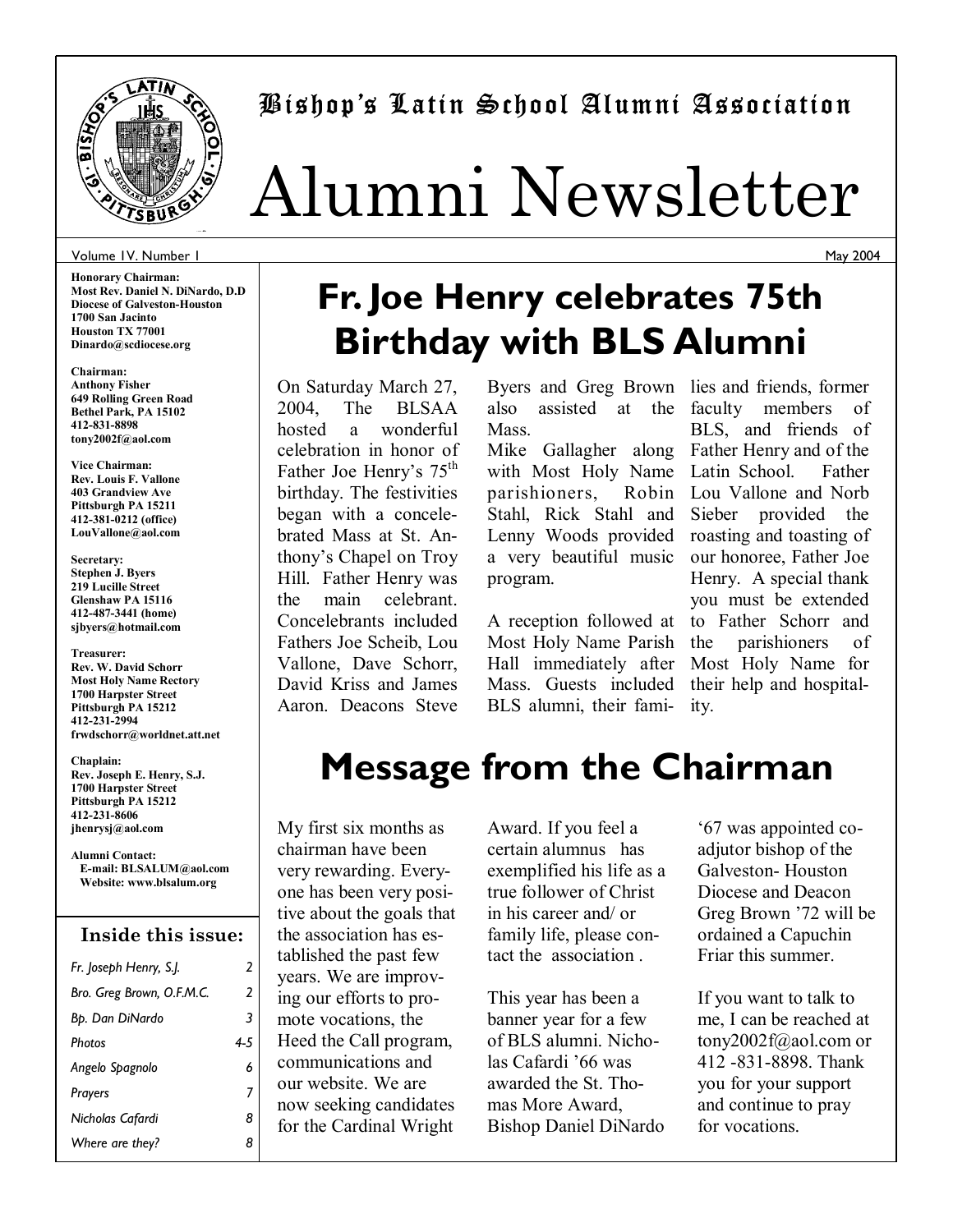## **Fr. Joseph Henry**



Joseph E. Henry, S. J., was born in Baltimore, MD, on March 24, 1929. Upon graduation from Loyola High School, he entered the Society of Jesus at the age of 18. Fr. Henry was ordained June 19, 1960, and took his final vows on August 15, 1963.

During the early years of his priesthood, Fr. Henry taught Greek and Latin at the Bishop's Latin School from 1962 until 1973 when the school closed. He spent the academic year 1973-1974 finishing up work on his classics degree at

Duquesne University. He then returned to Scranton Prep once again to teach Latin and Greek, as he had done prior to his ordination.

He remained there until January 1984, serving also as Minister of the Jesuit Community during the last several years of that time.

In the spring of 1984, Father was assigned to Rome to serve in the Jesuit Curia (Headquarters) as the Secretary to the American Assistant to the General of the Society. He worked in that capacity until the end 1987, when he returned to the United States to serve as the Minister of the Novitiate of St. Isaac Jogues at Wernersville, PA, beginning on 1 January 1988.

From there, Fr. Henry went to Washington, DC, where he was Associate Treasurer of the Jesuit Community at Georgetown University.

In September 1993 Father moved to the Jesuit Community of Vatican Observatory Research Group (VORG) in Tucson, AZ. There, he assisted in the work of VORG (though not as an astronomer but just a paper pusher!).

Father returned to Wernersville as Assistant Minister of the St. Isaac Community.

In the year 2000, a group of BLS Alumni who wanted to reactivate the Alumni Association, asked if Father could help them.

 Father's Jesuit Superiors were favorable to the idea and he has been living at Most Holy Name Rectory on Troy Hill (where one of his former BLS students, Father David Schorr, is the Pastor!) for the past three plus years and is the Moderator of the Bishop's Latin School Alumni Association

## **Br. Greg Brown, O.F.M. Cap.**

#### **DEACON GREG BROWN TO BE ORDAINED CAPUCHIN PRIEST**

Deacon Greg Brown, '72, is in his final steps toward ordination. He has one more examination on May 24, 2004 that will complete his seven year Capuchin program. Deacon Brown will be ordained a priest in the fall of 2004.

Since High School Greg had felt that he was called to be priest, but after graduation form the University of Pittsburgh in 1976 he entered the business world. He was employed by United States Steel Corporation Edgar Thomson Works Metallurgical and Blast Furnace Department. Later, he worked for Duquesne Light Company, Beaver Valley Power Station Chemistry Department.

When Greg was in his mid thirties, he again thought about a vocation to the priesthood. While discerning this situation, his parish priest brought up the subject and asked him if had ever considered religious life. After a year of prayers and conversations Greg entered the postulancy program for the Capuchins. In July of 1997, he became a Capuchin Novice at Allison

Park, PA. He took his temporary vows of poverty, chastity and obedience in July, 1998 and professed his perpetual vows in August, 2001.

Greg studied at the Capuchin College



at Washington, D.C., and received a Master of Divinity degree from Washington Theology Union in May, 2003. His degree program included ministry at a Washington D.C. hospital, a nursing home and an internship at the USCCB Secretariat for Family, Laity, Women and Youth.

Greg Brown was ordained a Deacon at the Basilica of the National Shrine of the

Immaculate Conception in September, 2003 and has been serving his Diaconate Internship at St. Clare of Assisi Friary in Clairton, PA.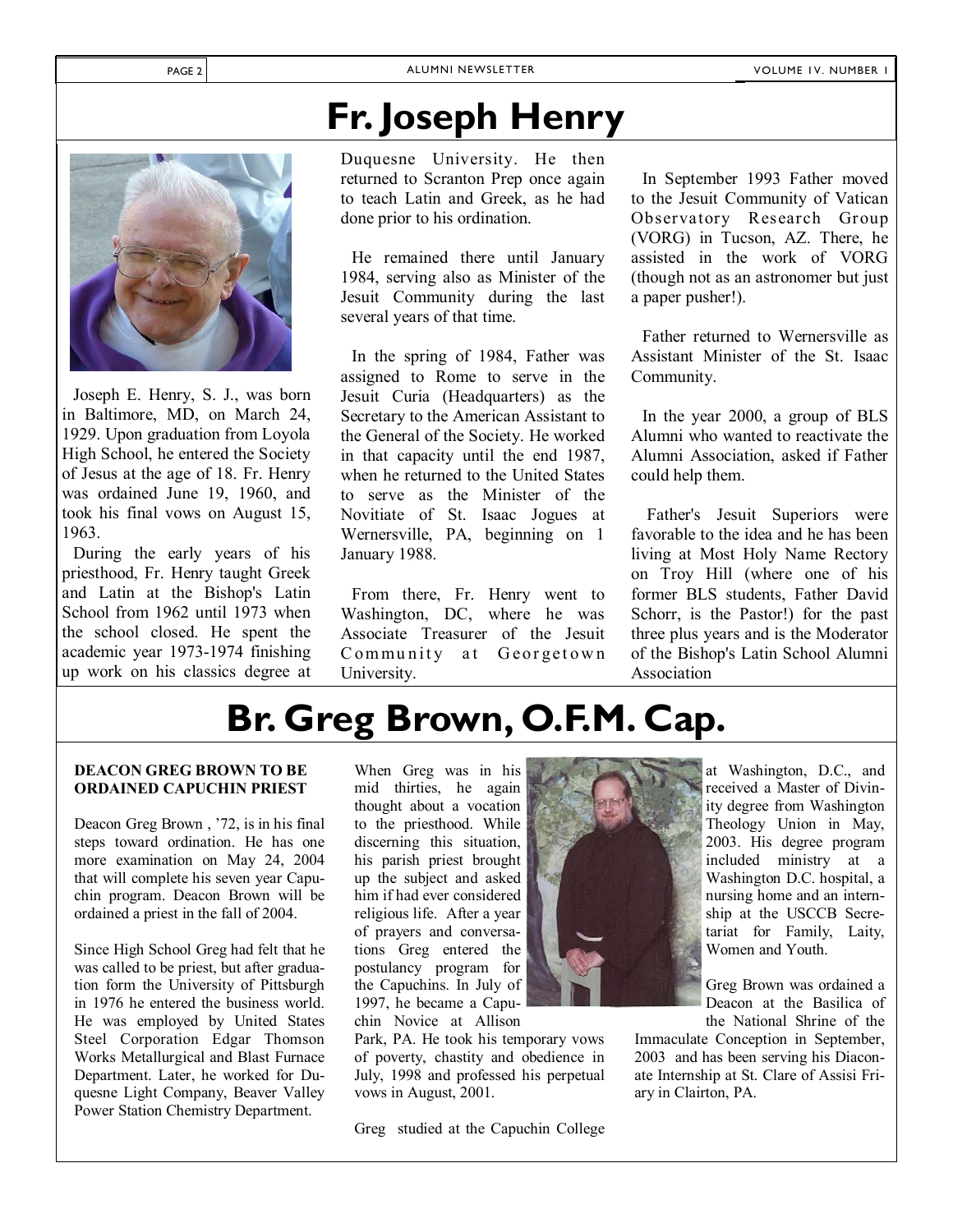### **Diocese Celebrates Bishop DiNardo's Arrival**



Galveston-Houston celebrated the arrival of its new coadjutor bishop with an official Mass of Welcome. The special service for Bishop Daniel N. DiNardo was held for invited guests on Friday, March 26, 2004 at St. Michael the Archangel Church.

The Papal Nuncio, Archbishop Gabriel Montalvo of Washington, D.C. concelebrated the Mass with Bishop Joseph Fiorenza of the Diocese of Galveston-Houston, as the main celebrant. Bishop DiNardo, together with Archbishop Patrick Flores of San Antonio, and Auxiliary Bishops Vincent Rizzotto and Joe Vasquez of the Diocese of Galveston-Houston, all concelebrated the Mass.

The highlight of the Mass was the Nuncio's reading of the apostolic letter appointing Bishop DiNardo as the coadjutor bishop of the Diocese of Galveston-Houston. Thirty bishops from around the country along with approximately 190 priests took part in the procession preceding Mass.

In response to a request from Bishop Fiorenza, Pope John Paul II named Bishop DiNardo as Coadjutor Bishop for the Diocese of Galveston-Houston on January 19, 2004. A coadjutor is a bishop assigned by the Holy See to assist the residential bishop. Upon the retirement of the residential bishop, the coadjutor automatically becomes the residential bishop.

Bishop DiNardo served as Bishop of Sioux City since November 28, 1998. He was ordained a priest for the Diocese of Pittsburgh on July 16, 1977. He has a graduate degree in theology from Gregorian University in Rome.

Bishop DiNardo attended St. Anne Grade School, Castle Shannon, PA  $(1955-1963)$ , the Bishop's Latin School (1963-1967), and then entered St. Paul Seminary and Duquesne University (1967-1969). In 1969 he won a Basselin Scholarship for Philosophy studies at the Catholic University of America and there obtained the B.A. and M.A. Degrees in Philosophy. His theological studies were made at the North American College, Rome, where he earned the S.T.B. Degree at the Gregorian University and the S.T.L. Degree in Patristics at the Augustinianum.

He was ordained a priest on July 16, 1977 in Pittsburgh and assigned to St. Pius X Church, Pittsburgh, as parochial vicar. In 1981 he was named assistant chancellor of the Diocese of Pittsburgh and part-time Professor at St. Paul Seminary. In 1984 he was named a staff member of the Congregation for Bishops (Vatican) where he remained until December 1990. During that time he was also Director of the Villa

Stritch (1986-1989), the house for American diocesan priests who work for the Holy See and also taught the Methodology Seminar for first year theologians at the Gregorian University.

In 1991 he was named Assistant Secretary for Education of the Diocese of Pittsburgh and also served as Co-Administrator of Madonna del Castello Church, Swissvale, PA In 1994 he was named founding Pastor of Sts. John and Paul Church, Franklin Township, PA.

He was named Coadjutor Bishop of the Diocese of Sioux City on August 19, 1997 and ordained a bishop on October 7, 1997. He became Diocesan Ordinary on November 28, 1998.

In the United States Conference of Catholic Bishops (USCCB) he is a member of the Ad Hoc Committee to Oversee the Use of the Catechism and the Pro-Life Committee. He is a consultant to the Liturgy Committee.

He is a member of the Board of Directors of Catholic University of America, Washington, D.C., Briar Cliff University, Sioux City, Iowa, Josephinum Seminary, Columbus, Ohio, Mercy Hospital, Sioux City, Iowa, National Catholic Partnership for Persons with Disabilities, Washington, D.C. and the

S i o u x l a n d Mental Health, Sioux City, Iowa. He serves as E p i s c o p a l Advisor to the

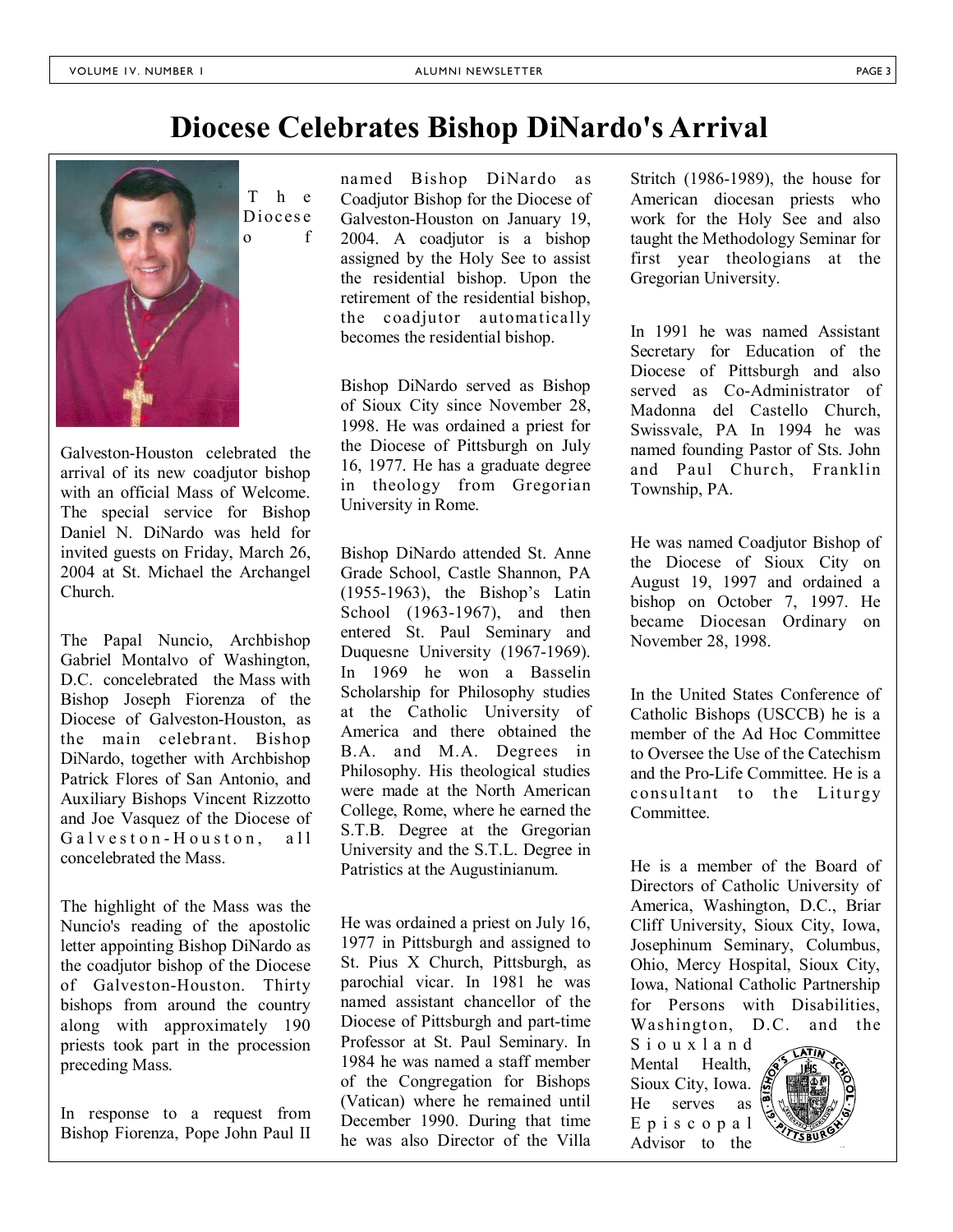## **Photos from Fr. Henryís 75th Birthday**











At the party





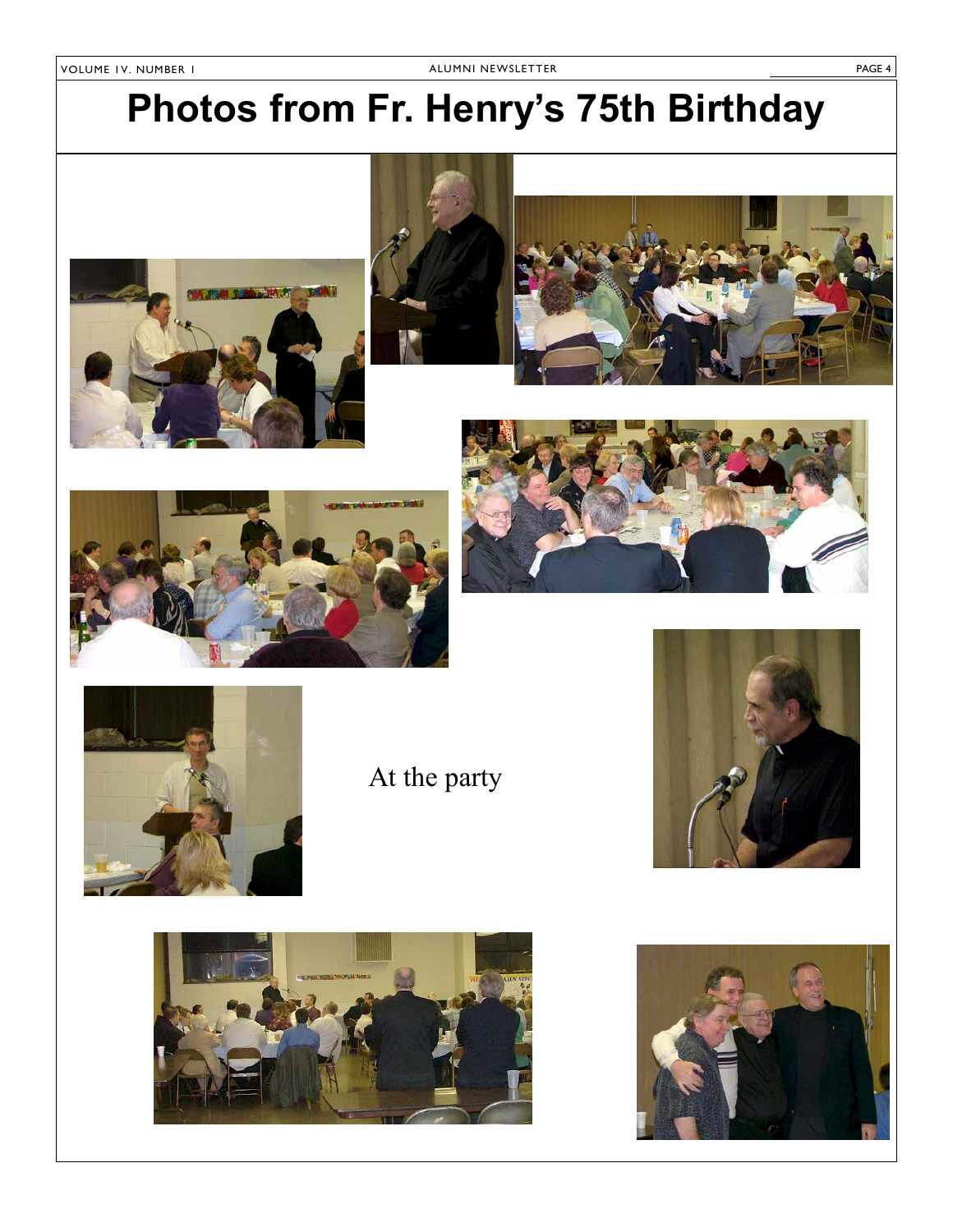## **Photos from Fr. Henryís 75th Birthday**



At Mass









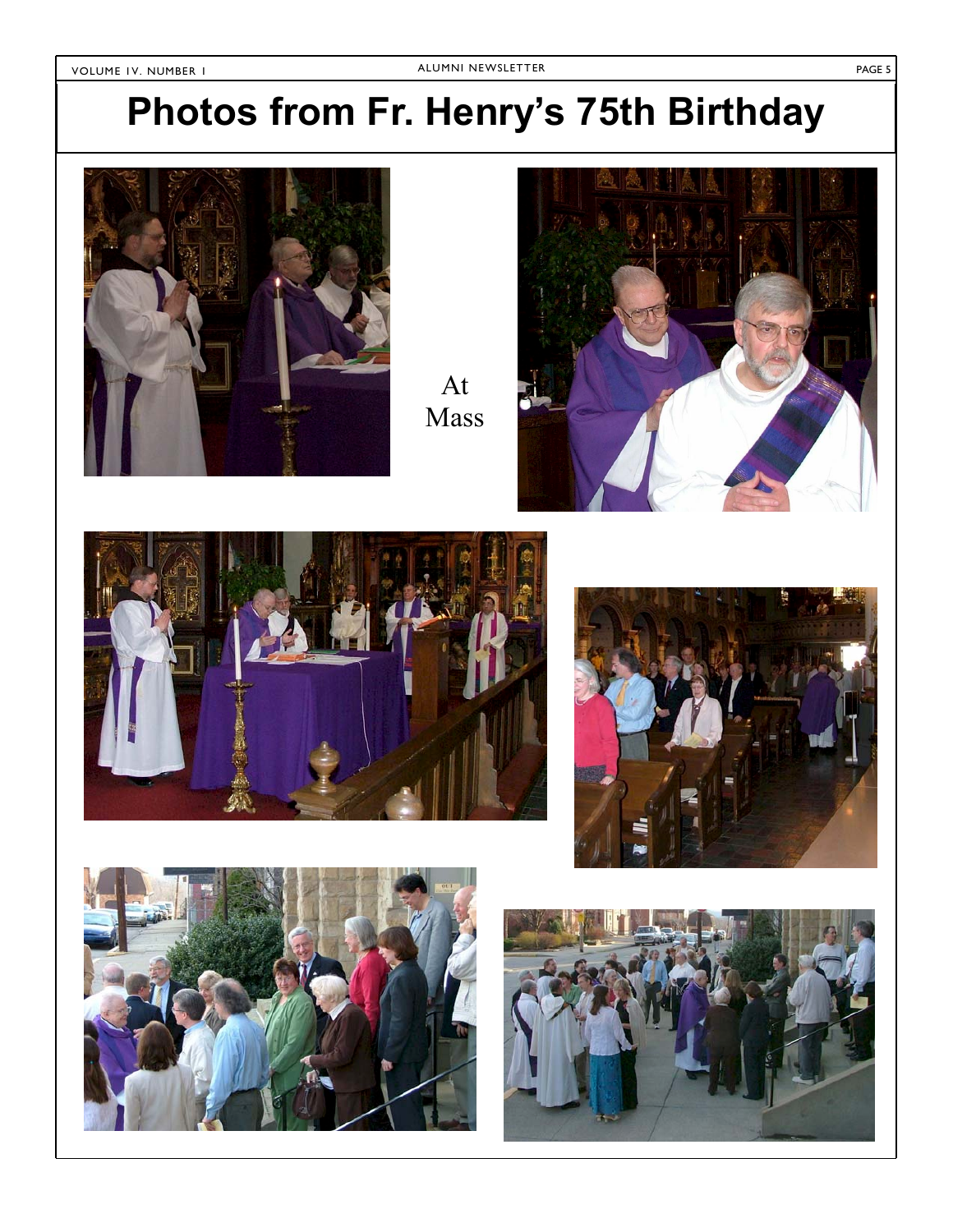## **DOES HOLLYWOOD BECKON LOCAL BUSINESSMAN? IS LIFE REALLY GOING TO THE DOGS?**



Angelo Spagnolo is the president of Jurassic Dog Products. LLC a threeyear-old company in Belle Vernon, Pa, that specializes in hickory-smoked

dog bones with dinosaur-themed marketing. Angelo would be the first to say that his life has been comprised of many bizarre twists and turns.

 The former supermarket owner "won" the title of "America's Worst Avid Golfer" in 1985. Golf Digest Magazine sponsored the event at the Tournament Players Club at Sawgrass in Florida. It's hard to forget Angelo, who hit 27 balls in a row into the water on the infamous 17th island hole--en route to a 66 for the hole! His overall score of 257 for 18 holes remains the worst score ever recorded in a tournament in the entire history of golf.

Since those days in the mid '80's, the self-deprecating businessman has seen a number of unusual events occur in his life that have put his face in front of a camera lens. One such invitation led to his appearance in a "Nike" commercial with golf professionals Curtis Strange and Peter Jacobsen in 1990.

 Another thrill was the appearance on a Japanese television program "Narahodo" in 1996. A Japanese film crew took over the Spagnolo household for two days to put the piece together. Golf is an international language, Spagnolo was known to quip.

 Then there were his two appearances on NBC's "Dateline" in the late 1990's. This time, producers used him as a golf "guinea pig" of sorts and had him train with Scott Robertson, inventor of the Robertson Grip. He eventually went back to his old swing, having given up on the radical reverse grip and swing of Robertson. 'I wasn't getting any better," he said about his efforts to improve his game, "but I didn't give up"!

At the height of his notoriety as America's Worst Avid Golfer, Spagnolo's requests for interviews centered around playing eighteen holes--reporters often wanted to see his game firsthand. He once played a round at "the Congressional" in Washington, DC, home course to some of our nation's political leaders.

 He plans on marking the anniversary at his annual charity tournament for the Multiple Sclerosis Service Society, a Pittsburgh based organization. The MS Service Society has stuck behind the Worst Avid Golfers Tournament twenty times--raising over \$800,000. Spagnolo calculates that well over a million and a half dollars have been raised using bad golf for a good cause all over the United States.

 His book of life has added still another chapter, this time Spagnolo and his Jurassic Dog Bonz<sup> $TM$ </sup> are featured in a commercial for National City Bank.

"I received a phone call from Mike OíDonnell, my banker at National City Bank. He said that each year National City features a small-business lending customer in a commercial. He said that he wanted to let me know that we were nominated because of the unusual nature of our business. Mike wanted me

to hear about it from him first, in case I got a call from the ad agency and would think that this was some kind of a practical joke." Spagnolo relates. "Sur e enough, a week later the call came that Ju-

rassic was a finalist, and we were on our way to a screen test." Spagnolo figured he had a good chance to be cast; he just had to wait for the agency, Cambell-Ewald, of Michigan, to realize that he was the man for the job! In typical Hollywood fashion, he was asked to ship huge amounts of his products, and items from his office, as well as logo garments for the Hollywood warehouse workers to be seen in.

What's next for Angelo Spagnolo is anybody's guess "I don't know," he laughs, "What do you have in mind?"

"It was a real production, I'll tell you that," he said. "I had a wardrobe person, a makeup artist---and they referred to me as "the talent."

 The wardrobe supervisor really flipped when she saw me eating lunch in my Jurassic shirt," he related. She said, "You can't eat lunch in your wardrobe! Now get in the trailer and get changed!! If you get one tiny little smoodge on your shirt..." "She didn't have to finish, I got the message loud and clear," he said.

 The shoot took two days and nearly 15 hours. "It was just like making a 30second movie with a director, people saying "Cut" or "we're rolling." There were about fifty people on the set with all the lighting and sound technicians, wardrobe and makeup, and "talent," he reminisced. He felt the pressure, too. ìWhen you stare into that camera lens, you know that it's totally on your shoulders to speak your lines correctly and to act natural and believable," he recalled.

The plot: When Spagnolo asks National City to help him with his hickorysmoked dog bones, the bank didn't think he was "going to the dogs." The light-hearted commercial shows Spagnolo being chased down a sidewalk by

> a pack of dogs, and inspecting products as they come off the production line with the Jurassic mascot, Rosco (in reality, a Hollywood dog actor). Spagnolo's son David, managed to get into the commercial

as an extra. "He was really excited about doing well, and just being involved in some small way," Spagnolo prided of his protégé and business partner.

What's next for Angelo Spagnolo is anybody's guess "I don't know," he laughs, "What do you have in mind?"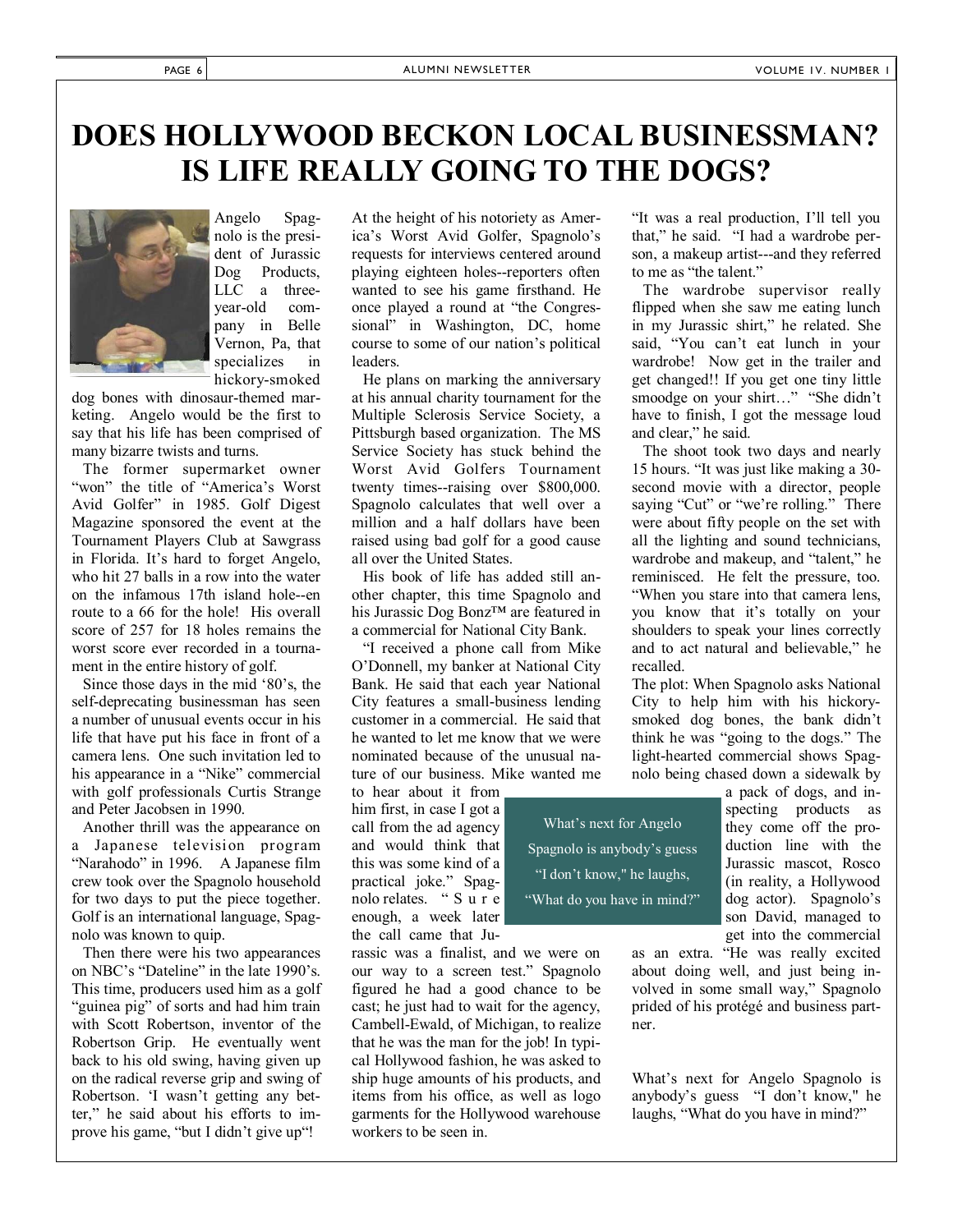#### **BLSAA John Cardinal Wright Founder's Award**



The John Cardinal Wright founder's Award was established by the Bishop's Latin School Alumni Association as a way to give recognition to those people who, by their actions demonstrate a strong commitment to fostering religious vocations.

 The criteria for the award is as follows:

 a. **Layperson:** Someone who has demonstrated a strong commitment in their life to the proactive support

and fostering of religious vocations among men and/or women at any age, either through a single event or act, or through a continuing series of positive, meaningful influences. Major support of BLS<sup>'</sup> or BLSAA's establishment propagation any time throughout its history is also a major consideration.

 b. **Religious:** A religious person who has demonstrated a strong commitment in their life to the proactive support and fostering of religious vocations among men and/or women at any age, either through a single event or act, or through a continuing series of positive, meaningful influences. Major support of BLS' or BLSAA's establishment or propagation any time throughout its history is also a major consideration.

c. **BLS Alumnus:** Any BLS alumnus who leads an exemplary life that exhibits the ideals and values of BLS, either in a religious or secular vocation. Additional consideration could include his demonstration of a strong commitment in his life to the proactive support and fostering of religious vocations among men and/or women at any age, either through a single event or act, or through a continuing series of positive, meaningful influences, including major support of BLSAA's establishment or propagation any time throughout its history.

The selection committee is open to receiving nominations from all alumni who recognize in another alumnus, layperson or religious the qualities described above. Contact Tony Fisher (tony2002f@aol.com or 412-831-8898) if you would like to make a nomination.

#### **Nicholas Cafardi Receives St. Thomas More Award**



The Pittsburgh Chapter of the St. Thomas More Society honored Nicholas Cafardi, í66,Dean of the Duquesne University School of Law,

with this year's St. Thomas More Award. Dean Cafardi received this award at the "Red Mass" held on October 28, 2003 at St. Mary's Church in Downtown Pittsburgh. Bishop Donald Wuerl officiated at the Mass and presented Cafardi with this prestigious award. A dinner reception was later held at the William Penn Hotel.

The St. Thomas More Society is an organization made up of Catholic lawyers and judges. Each year they choose

a member who best exemplifies the Catholic ideals of St. Thomas More.

Nicholas Cafardi is the Dean of the Duquesne University School of Law and also a tenured professor of law. Dean Cafardi is a native of Pittsburgh. His undergraduate degree is from the Gregorian University in Rome. He holds a Master of Philosophy Degree from Duquesne University. His law degree is from the University of Pittsburgh from which he graduated cum laude. He also received a licentiate in Canon Law from the University of St. Thomas in Rome, *summa cum laude*.

Dean Cafardi teaches courses in Legal Process, Tax-Exempt Organizations, and Canon Law. His scholarly work has been published in numerous law reviews and canonical journals. With Adam Cardinal Maida, he is the coauthor of the frequently cited Church Property, Church Finances and Church-Related Corporations. He was for thirteen years legal counsel to the Diocese of Pittsburgh, and he still represents numerous religious orders both as a canonist and as a civil lawyer.

Dean Cafardi is a member of the American Bar Association, the Allegheny County Bar Association, the St. Thomas More Society (Board of Governors) and the Canon Law Society of America. He was only the second layman in history to be elected to the Board of Governors of the Canon Law Society of America, on which he served from 1991-1993.

.